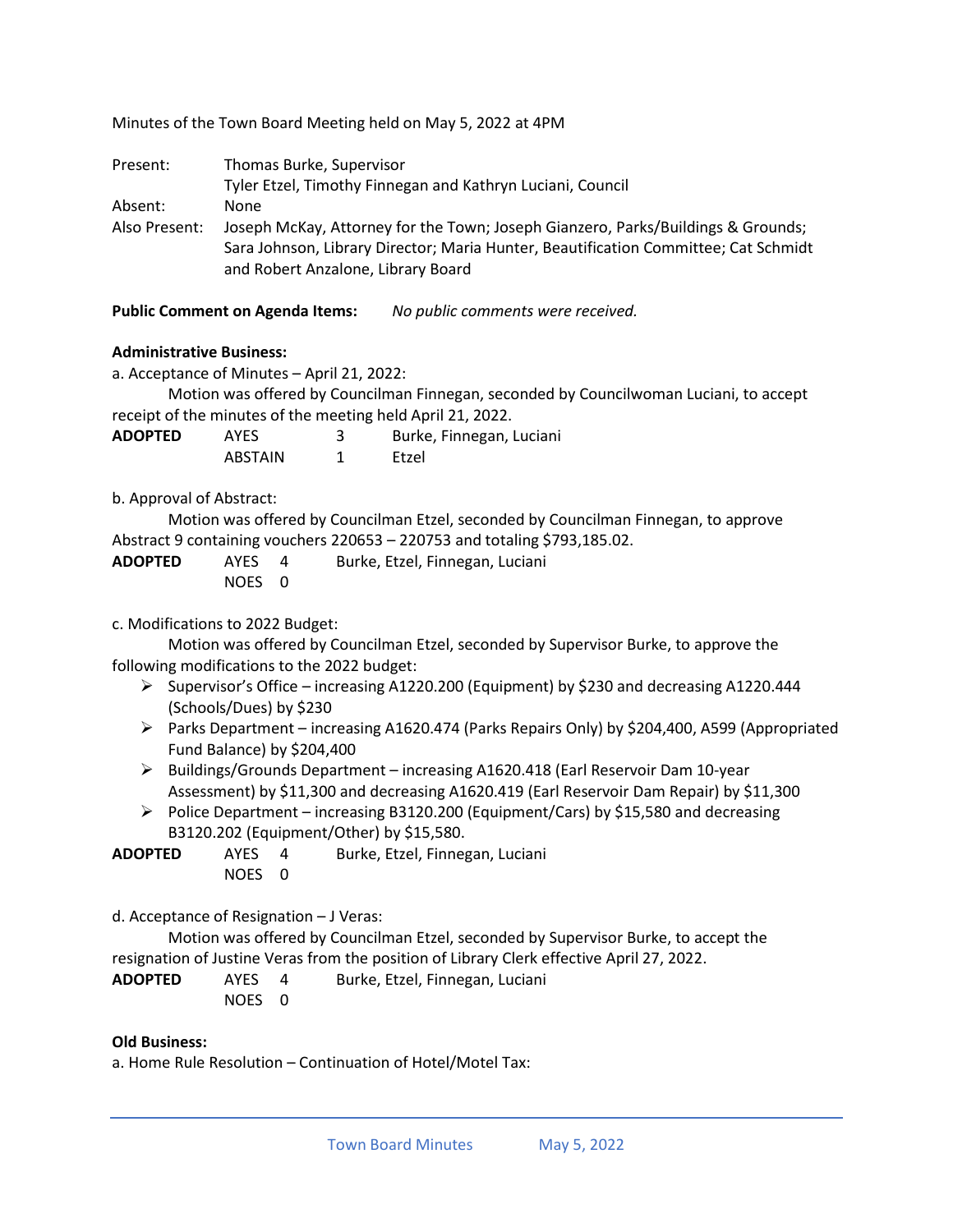Motion was offered by Councilwoman Luciani, seconded by Councilman Finnegan, to adopt the following resolution requesting support of State Legislation:

# **RESOLUTION REQUESTING THE ENACTMENT OF NEW YORK STATE ASSEMBLY BILL #A.9909 AND NEW YORK STATE SENTATE BILL #S.8734 FOR THE 2022 LEGISLATIVE SESSION AUTHORIZING THE TOWN OF WOODBURY TO IMPOSE A HOTEL AND MOTEL TAX IN THE TOWN OF WOODBURY.**

**WHEREAS** the Town of Woodbury Town Board formally requested for the enactment of certain "Home Rule" Legislation by the New York State Legislature authorizing the imposition of a hotel and motel tax in the Town of Woodbury at its meeting held April 7, 2022.

# **NOW, THEREFORE, BE IT**

**RESOLVED**, that the Town Board of the Town of Woodbury requests the enactment of New York State Assembly Bill #A.9909 and New York State Senate Bill #S.8734 authorizing the imposition of a hotel and motel tax in the Town of Woodbury; and be it

**FURTHER RESOLVED**, that the Town Board authorizes the Town Clerk to transmit this resolution together with any other necessary documentation to both houses of the New York State Legislature forthwith.

| <b>ADOPTED</b> | <b>AYES</b> | Burke, Etzel, Finnegan, Luciani |
|----------------|-------------|---------------------------------|
|                | NOES 0      |                                 |

b. Change Order #15-#25 – JPB Pool Renovations:

Motion was offered by Supervisor Burke, seconded by Councilman Etzel, to approve the following change orders for the JPB Pool Renovations:

- $\geq$  CO#15 totaling \$10,923.05 to provide remote e-stops for filter pumps
- $\triangleright$  CO#16 totaling \$92,942.34 to provide plumbing fixtures for the overflow pumps stations, hose bibbs and rinse-off showers
- $\triangleright$  CO#17 totaling \$23,310.00 to provide crushed stone for pipe backfall due to frozen conditions
- $\triangleright$  CO#18 VOID
- $\triangleright$  CO#19 totaling \$6210.00 to provide inner handrail on slide stairs and additional concrete footers
- $\triangleright$  CO#20 totaling \$6833.30 to provide two flow meters in the return lines
- ➢ CO#21 totaling \$11,416.05 to provide additional surge tank form rental
- ➢ CO#22 totaling \$1010.94 to provide additional conduit and wire to relocate the pump station controls
- ➢ CO#23 totaling \$2621.50 to provide third party inspection of slide structural bolts
- $\triangleright$  CO#24 totaling \$59,604.95 to provide sod in lieu of seed and hay and include an irrigation system
- $\triangleright$  CO#25 totaling \$25,378.47 to provide additional site concrete at the slide location and enlarge the ADA parking area.

**ADOPTED** AYES 4 Burke, Etzel, Finnegan, Luciani NOES 0

c. Amendment to Standard Workday Resolution – David Hasin:

Motion was offered by Councilwoman Luciani, seconded by Supervisor Burke, to amend the previously approved Standard Workday Resolution to show the record of activities result to be "8".

- **ADOPTED** AYES 4 Burke, Etzel, Finnegan, Luciani
	- NOES 0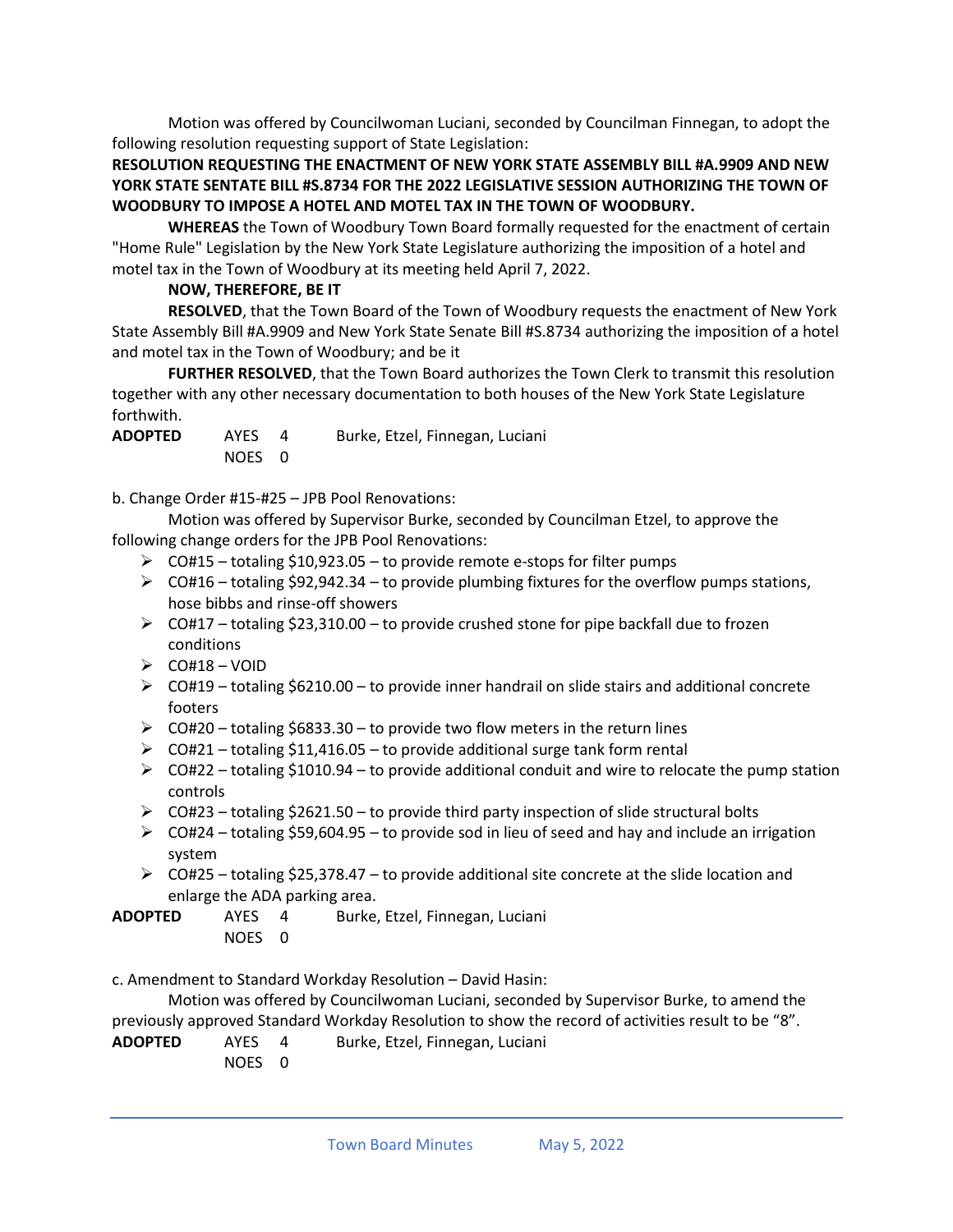### **New Business:**

a. Acceptance of Bids – Vending Concession for Parks:

A bid opening was held on May 2, 2022 at 3PM for the "Vending Concession" at the JPB Pool and Earl Reservoir beginning May 1, 2022 – April 30, 2025. The public notice was printed in the Times Herald Record on April 13, 2022 and the following bids were received:

HGA Vending, Monroe, NY 15% commission

Barbato Ventures, Holbrook, NY 23.5% commission Supervisor Burke noted both bids have been reviewed by Director Gianzero and both included a list of items to be sold. Barbato Ventures did not offer ice cream as a product, which was required per the bid specifications. Attorney McKay stated that would cause their bid to be considered non-conforming. Therefore, a motion was offered by Councilman Finnegan, seconded by Councilwoman Luciani, to award the bid to HGA Vending commission amount of 15% from May 1, 2022 thru April 30, 2025.

**ADOPTED** AYES 4 Burke, Etzel, Finnegan, Luciani NOES 0

### b. Acceptance of Bids – Fuel Oil No. 2:

A bid opening was held on May 2, 2022 at 3PM for the "Fuel Oil No 2" beginning July 1, 2022 thru June 30, 2023. The public notice was printed in the Times Herald Record on April 13, 2022 and no bids were received. Motion was offered by Councilman Finnegan, seconded by Councilman Etzel, to authorize the Town Clerk to readvertise for bids.

| <b>ADOPTED</b> | AYES   | Burke, Etzel, Finnegan, Luciani |
|----------------|--------|---------------------------------|
|                | NOES 0 |                                 |

### c. Acceptance of Bids – Bulk Chlorine:

A bid opening was held on May 2, 2022 at 3PM for the "Bulk Chlorine" supply for Summer 2022. The public notice was printed in the Times Herald Record on April 13, 2022 and the following bids were received:

Wechsler Pool & Supply, Thompsonville, NY - \$2.25/gallon (plus \$2.65 per delivery fuel surcharge, \$3.40/delivery regulatory compliance charge

Motion was offered by Councilman Etzel, seconded by Councilwoman Luciani, to award the bid to Wechsler Pool & Supply for the purchase of bulk chlorine for the 2022 summer season.

**ADOPTED** AYES 4 Burke, Etzel, Finnegan, Luciani NOES 0

d. Support of NY-NJ Watershed Protection Act:

Motion was offered by Supervisor Burke, seconded by Councilman Etzel, to adopt the following resolution supporting the proposed NY-NJ Watershed Protection Act:

**WHEREAS** New York Congressman Tonko has proposed the NY-NJ Watershed Protection Act (the "Act"), a unique federal investment program to authorize \$50 million of federal funds to protect and restore all watersheds, including the Hudson River Watershed, that flow into New York-New Jersey Harbor and

**WHEREAS** The Act has unanimous support among the Hudson Valley's Congressional delegation; and,

**WHEREAS** the Act would provide benefits to diverse stakeholders such as the protection of fisheries and wildlife, conservation of natural resources and public and private lands, critical urban greenspaces, ocean and coastal resources, and various opportunities to improve the quality of life for community members throughout the region; and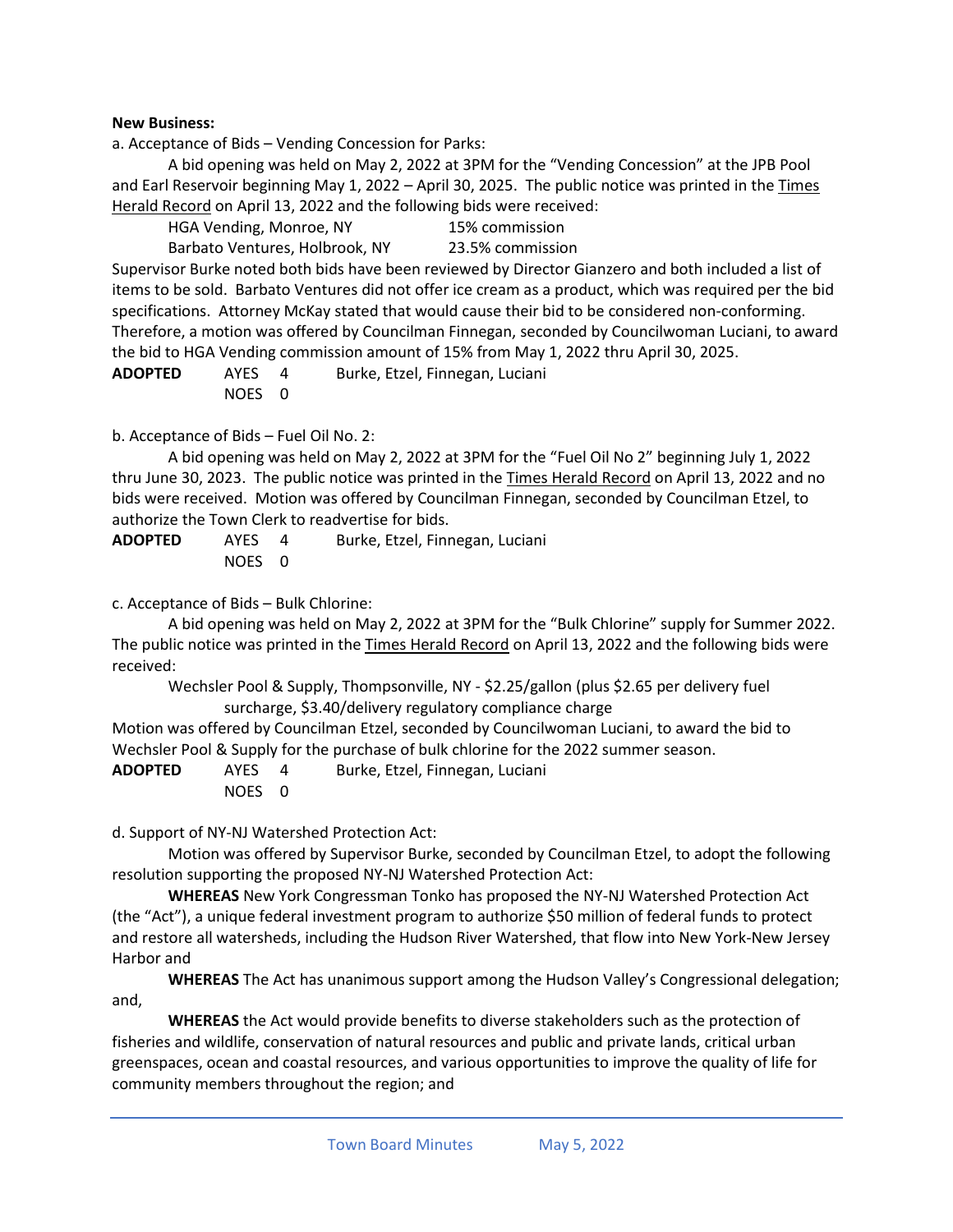**WHEREAS** the Town of Woodbury is part of the most densely populated and economically important regions in the country, the proposed NY-NJ Watershed Act will provide enormous economic and environmental benefits locally, regionally and nationally; and

**WHEREAS** watersheds provide drinking water, tourism and outdoor recreation, economic opportunities, as well as sustain fisheries, critical wildlife and provide vital infrastructure from flooding and rising sea levels; and

**WHEREAS** the Act would provide matching funds to achieve the goals of New York State Department of Environmental Conservation's Hudson River Estuary Program, a state program that has greatly benefitted Hudson Valley communities; and,

**WHEREAS** the Act would fund shoreline management and restoration within the watersheds,

**WHEREAS** as an elected body tasked with protection and safeguarding irreplaceable waterconnected resources and nature-based flood hazard mitigation measures that are essential to protect human life and infrastructure; and

**WHEREAS** this Act would direct the Secretary of the Interior to enhance collaboration and coordinate restoration activities at all levels of government to protect fish and wildlife habitats, endangered species, improve water quality, increase public access to the estuary, mitigate flood risks, and develop public outreach and educational activities; and

**WHEREAS** many residents of the region of the NY-NJ Watershed live in communities lacking environmental justice, where access to and enjoyment of fish, wildlife, clean water, and other natural resources have been impaired or compromised, federal funding is necessary to mitigate these long overdue environmental and social issues; and

**WHEREAS** the Town of Woodbury would benefit from the Act as it would establish beneficial programs and award grants to help fund valuable restoration projects in our local community; and

**WHEREAS** the Town of Woodbury is a cornerstone in which its residents depend on and the region relies on for its resources to provide prosperity throughout the state, therefore, BLANK must uphold its duty to protect the community's access to drinking water and natural resources; and

**WHEREAS** the Town of Woodbury has an opportunity to be a social and environmental leader of the state, by supporting the NY-NJ Watershed Protection Act, we may lead by example and facilitate much needed change; and

# **NOW THEREFORE, BE IT**

**RESOLVED** that the Town Board of the Town of Woodbury, supports the passing of the NY-NJ Watershed Protection Act.

| <b>ADOPTED</b> | AYES   | Burke, Etzel, Finnegan, Luciani |
|----------------|--------|---------------------------------|
|                | NOES 0 |                                 |

e. Acceptance of Proposal – Security Equipment at Police Station:

Motion was offered by Councilman Finnegan, seconded by Supervisor Burke, to approve the proposal from Stratagem Security totaling \$12,332.68 to install at the Police Department a storage server that will store a minimum of six months of video.

**ADOPTED** AYES 4 Burke, Etzel, Finnegan, Luciani NOES 0

f. Acceptance of Proposal – Security Equipment at Smith Clove Road/Route 32:

Motion was offered by Councilman Finnegan, seconded by Supervisor Burke, to approve the proposal from Stratagem Security totaling \$11,091.80 to install at the intersection or Route 32 and Smith Clove Road a pole camera.

**ADOPTED** AYES 4 Burke, Etzel, Finnegan, Luciani